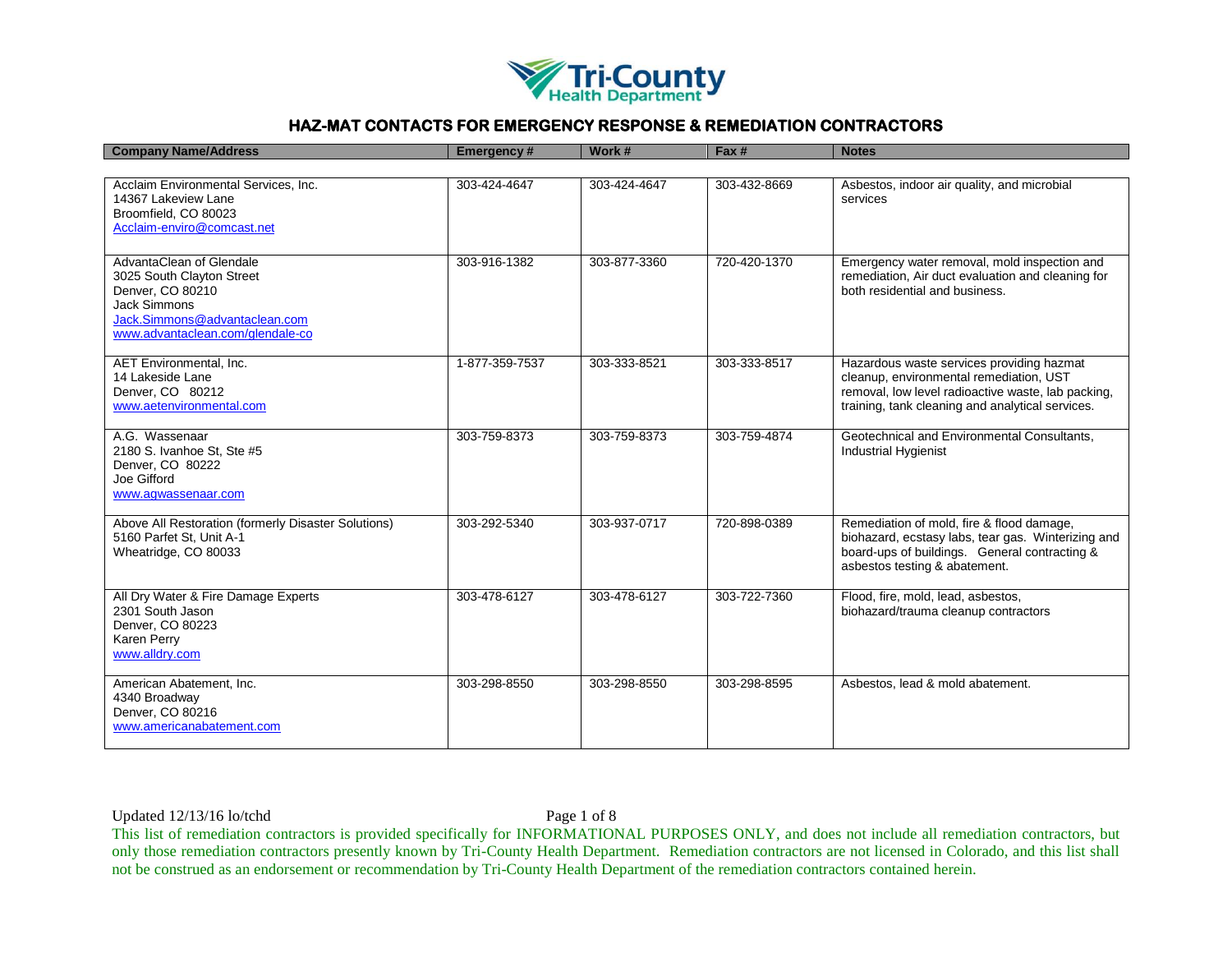

| <b>Company Name/Address</b>                                                                                                                 | <b>Emergency#</b> | Work #       | Fax #        | <b>Notes</b>                                                                                                                                                                                        |
|---------------------------------------------------------------------------------------------------------------------------------------------|-------------------|--------------|--------------|-----------------------------------------------------------------------------------------------------------------------------------------------------------------------------------------------------|
|                                                                                                                                             |                   |              |              |                                                                                                                                                                                                     |
| <b>Belfor Environmental/Denver</b><br>5075 Kalamath St.<br>Denver, CO 80221                                                                 | 800-930-0011      | 303-425-7526 | 303-425-6575 | All types of remediation to include spills.<br>All types of remediation to include spills.                                                                                                          |
| Belfor Environmental/Colorado Springs<br>5739 Observation Court, Ste. 120<br>Colorado Springs, CO<br>80916                                  | 800-930-0011      | 719-598-1222 | 719-598-1474 |                                                                                                                                                                                                     |
| <b>BioClean of Colorado</b><br>P.O. Box 186<br>Windsor, CO 80550<br>Doug Griffith<br>biocleanofco@qwestoffice.net<br>www.biocleanofcolo.com | 970-215-2540      | 970-686-5015 | 970-686-2998 | <b>Biohazard Cleaning</b>                                                                                                                                                                           |
| Black Bear Construction Services, Inc.<br>550 Lipan St.<br>Denver, CO 80204<br>JackM@blackbearcsi.com<br>www.blackbearcsi.com               | 214-876-0864      | 303-432-3515 | 303-432-3516 | Asbestos, Lead, Mold, Demolition and<br>Environmental Remediation First Responder and<br><b>Emergency Services</b>                                                                                  |
| Century Environmental Hygiene, LLC<br>3201 Mulberry Street, Unit C<br>Fort Collins, CO 80524                                                |                   | 970-266-8000 | 970-266-0022 | Certified Industrial Hygienist. Asbestos, lead,<br>PCB, mercury remediation management.<br>Expertise in industrial hygiene, indoor air quality,<br>health risk and exposure assessment, toxicology. |
| Chemistry & Industrial Hygiene, Inc.<br>10201 W 43 <sup>rd</sup> Avenue<br>Wheat Ridge, Colorado 80033<br>www.c-ih.com                      |                   | 303-420-8242 | 303-431-4602 | Providing exposure assessment, exposure<br>control, chemistry, toxicology, management<br>solutions, and forensic research                                                                           |
| Clean Harbors Environmental Services<br>4721 Ironton St. Unit B<br>Denver, CO 80239                                                         | 1-800-645-8265    | 303-371-1100 | 303-371-1516 | Hazardous waste pick-up and removal & disposal                                                                                                                                                      |
| COCAT<br>4905 Lima Street<br>Denver, CO 80239<br>Aaron Conner, General Manager<br>www.cocat.com                                             | 888-88-COCAT      | 303-333-0392 | 303-333-3811 | Fire, Flood, Mold restoration and reconstruction.<br>Emergency Services First Responder and Board<br>Up.                                                                                            |

Updated 12/13/16 lo/tchd Page 2 of 8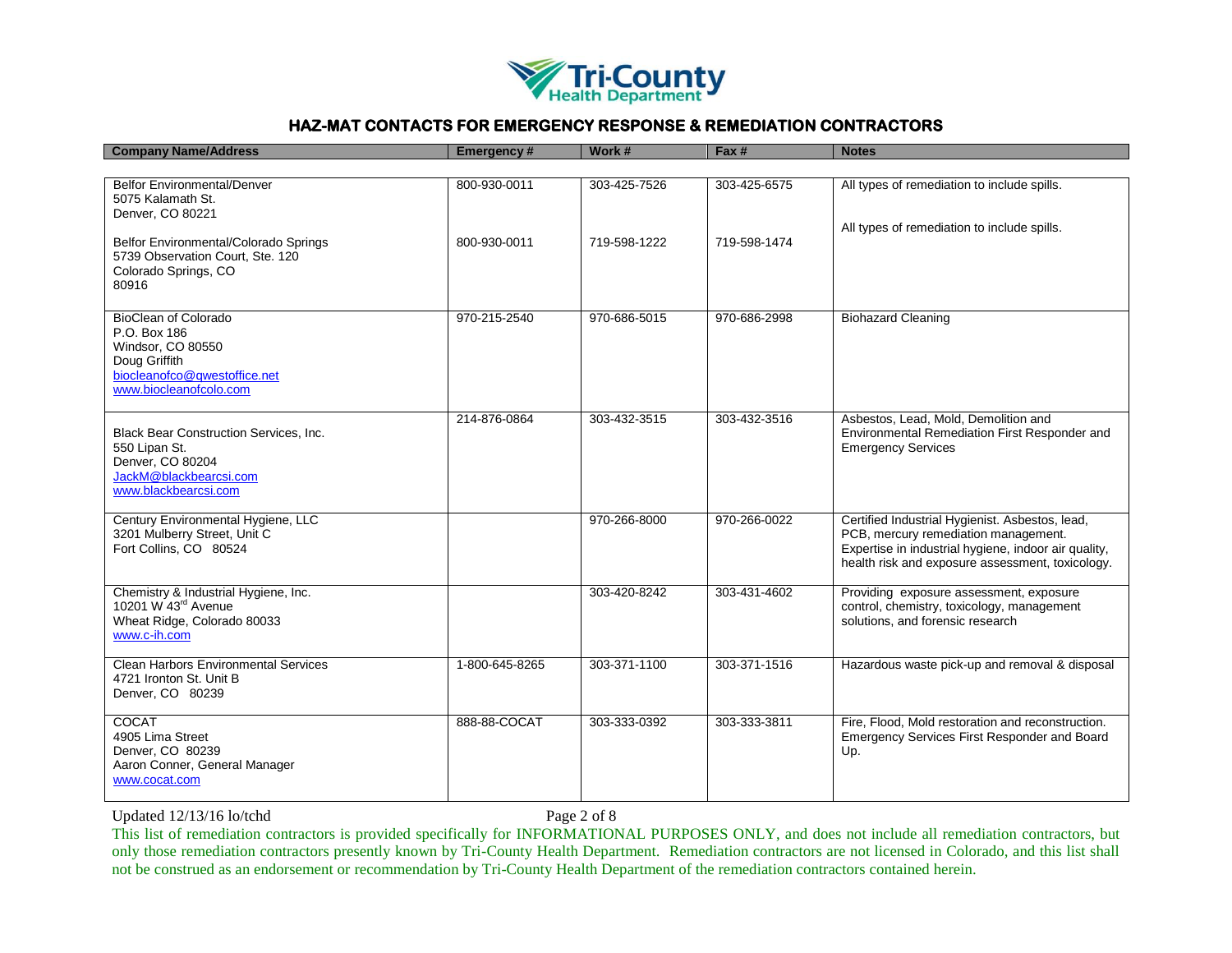

| <b>Company Name/Address</b>                                                                                                                                                | Emergency#   | Work #       | Fax #        | <b>Notes</b>                                                                                                                                                                                                                                       |
|----------------------------------------------------------------------------------------------------------------------------------------------------------------------------|--------------|--------------|--------------|----------------------------------------------------------------------------------------------------------------------------------------------------------------------------------------------------------------------------------------------------|
|                                                                                                                                                                            |              |              |              |                                                                                                                                                                                                                                                    |
| Colorado Hazard Control<br>1775 W 55 <sup>th</sup> Avenue<br>Denver, CO 80221<br>Chris Lehman<br>info@coloradohazard.com<br>www.coloradohazard.com                         | 303-819-5485 | 303-410-4941 | 303-412-8565 | Emergency, 24hr services in asbestos, lead, mold<br>abatement, hazardous chemical lab packs/<br>disposal, biohazard/ trauma scene, hoarding<br>cleanup, demolition, radon mitigation,<br>contaminated HVAC cleaning and fire/flood<br>remediation. |
| <b>Colorado Quality Air Sciences</b><br>1251 W. 112 <sup>th</sup> Ave., Unit B<br>Westminster, CO 80234<br>R. Bruce Thornal, CIE, CMC, CAFS<br>info@coloradoqualityair.com | 970-302-2973 | 303-450-4240 | 303-452-3037 | Indoor air quality sampling specialists, mold<br>sample submission, data interpretation and report<br>generation, mold, VOC's asbestos                                                                                                             |
| Crime Scene Cleaners, Inc.<br>1849 S. Acoma St<br>Denver, CO 80223<br>Nick Hodgdon<br>www.crimescenecleaners.co.com                                                        | 720-436-4162 | 720-436-4162 | 303-362-0038 | Trauma scene, mold, biohazard cleanup.                                                                                                                                                                                                             |
| <b>CTL Thompson</b><br>351 Linden St. #140<br>Fort Collins, CO 80524<br>www.ctlt.com                                                                                       | 970-206-9455 | 303-825-0777 | 720-488-4148 | Various types of engineering, mold, asbestos,<br>lead testing and remediation oversight.                                                                                                                                                           |
| <b>Custom Environmental Services/Denver</b><br>8041 West I-70 Frontage Road #11<br>Arvada, CO 80002<br>www.customsvcs.com                                                  | 800-310-7445 | 303-423-9949 | 303-423-1854 | Provides 24 hour/365 days response to<br>hazardous/industrial waste disposal; confined<br>space; chemical and petroleum cleanup; lab pack;<br>industrial services; emergency response and<br>decon of bio/chemical WMD incidents                   |
| Custom Environmental/Colorado Springs<br>4630 Forge Road, Unit A<br>Colorado Springs, CO 80907                                                                             |              | 719-598-1557 | 719-598-2687 |                                                                                                                                                                                                                                                    |
| <b>Environmental Testing Company LLC</b><br>10080 Boca Circle<br>Parker, CO 80134<br>Contact: Doug Ayres<br>doug@envtesting.com<br>www.envtesting.com                      | 720-301-5610 | 720-301-5610 | 720-851-1210 | Asbestos, Flood, Fire, Mold and Radon<br>Assessments.                                                                                                                                                                                              |

Updated 12/13/16 lo/tchd Page 3 of 8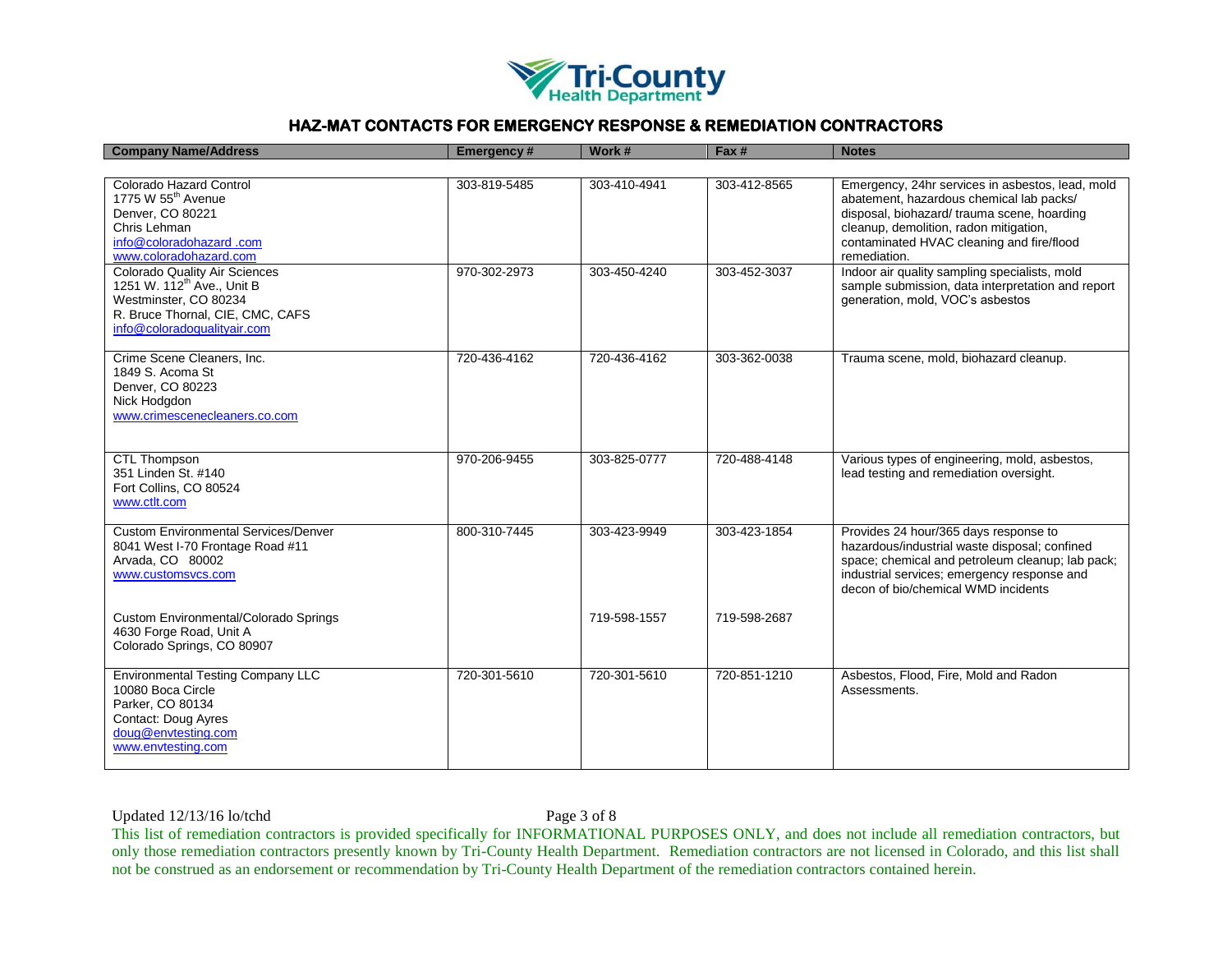

| <b>Company Name/Address</b>                                                                                                                                                                    | Emergency#   | Work #       | Fax #        | <b>Notes</b>                                                                                                                                                                      |
|------------------------------------------------------------------------------------------------------------------------------------------------------------------------------------------------|--------------|--------------|--------------|-----------------------------------------------------------------------------------------------------------------------------------------------------------------------------------|
|                                                                                                                                                                                                |              |              |              |                                                                                                                                                                                   |
| <b>ESA</b><br>6700 E. 50 <sup>th</sup> Avenue<br>Commerce City, CO 80022<br>Cory Mitchell<br>www.earthsvcs.com                                                                                 |              | 303-991-1280 | 303-991-1282 | Environmental remediation, Asbestos, Lead, Mold,<br>Demolition.                                                                                                                   |
| ET Technologies<br>10000 S. Dransfeldt Road<br>Suite 100<br>Parker, CO 80134                                                                                                                   | 303-680-9414 | 303-680-9414 | 303-680-5427 | Environmental remediation, hazardous waste<br>disposal                                                                                                                            |
| Foothills Environmental, Inc.<br>11099 West 8 <sup>th</sup> Avenue<br>Lakewood, CO 80215<br>Andre.Gonzalez@FoothillsUSA.com                                                                    | 303-232-2660 | 303-232-2660 | 303-232-4960 | Indoor Air, Radon testing, Air Monitoring, Sound<br>& Noise monitoring, Industrial Hygiene, Phase 1 &<br><b>Phase II Environmental Assessments</b>                                |
| Forensic Applications Consulting Technologies, Inc.<br>185 Bounty Hunter's Lane<br>Bailey, CO 80421<br>Caoimhin P. Connell<br>admin@forensic-applications.com<br>www.forensic-applications.com | 303-903-7494 | 303-903-7494 | 303-568-0489 | Forensic Industrial Hygienist                                                                                                                                                     |
| Gabbell Hays Partners, Inc.<br>10500 East 54th Avenue, Suite J<br>Denver, CO 80239<br><b>Wade Anderson</b><br>www.ghp1.com                                                                     | 303-919-7139 | 303-574-0082 | 303-574-0061 | Environmental, Health, Safety                                                                                                                                                     |
| Greenleaf Americas, LLC<br>PO Box 88388<br>Colorado Springs, CO 80908<br><b>Bobby Britton</b><br>bobbybritton@greenleafamericas.com<br>www.greenleafamericas.com                               | 719-465-6423 |              |              | Industrial Hygienist, Environmental Assessments,<br>Monitoring, Mold, Asbestos.                                                                                                   |
| HAZMAT Plans & Programs, Inc./ HP&P Safety<br>30 S. Havana Street, Suite 304F<br>Aurora, CO 80012<br>www.hazmat-5.com                                                                          | 303-726-7127 | 303-360-9801 | 303-360-9825 | Site assessment, Risk Management, Development of<br>Scope of Work, Oversight, HAZMAT consulting, and<br>HAZMAT related Health and Safety training. Not an<br>emergency responder. |
| Horizon Restoration, Inc.<br>5160 Parfait Street                                                                                                                                               | 720-363-5021 | 303-292-5340 | 720-898-0389 | Water extraction, mold remediation, sewage<br>remediation, structural drying and                                                                                                  |

Updated 12/13/16 lo/tchd Page 4 of 8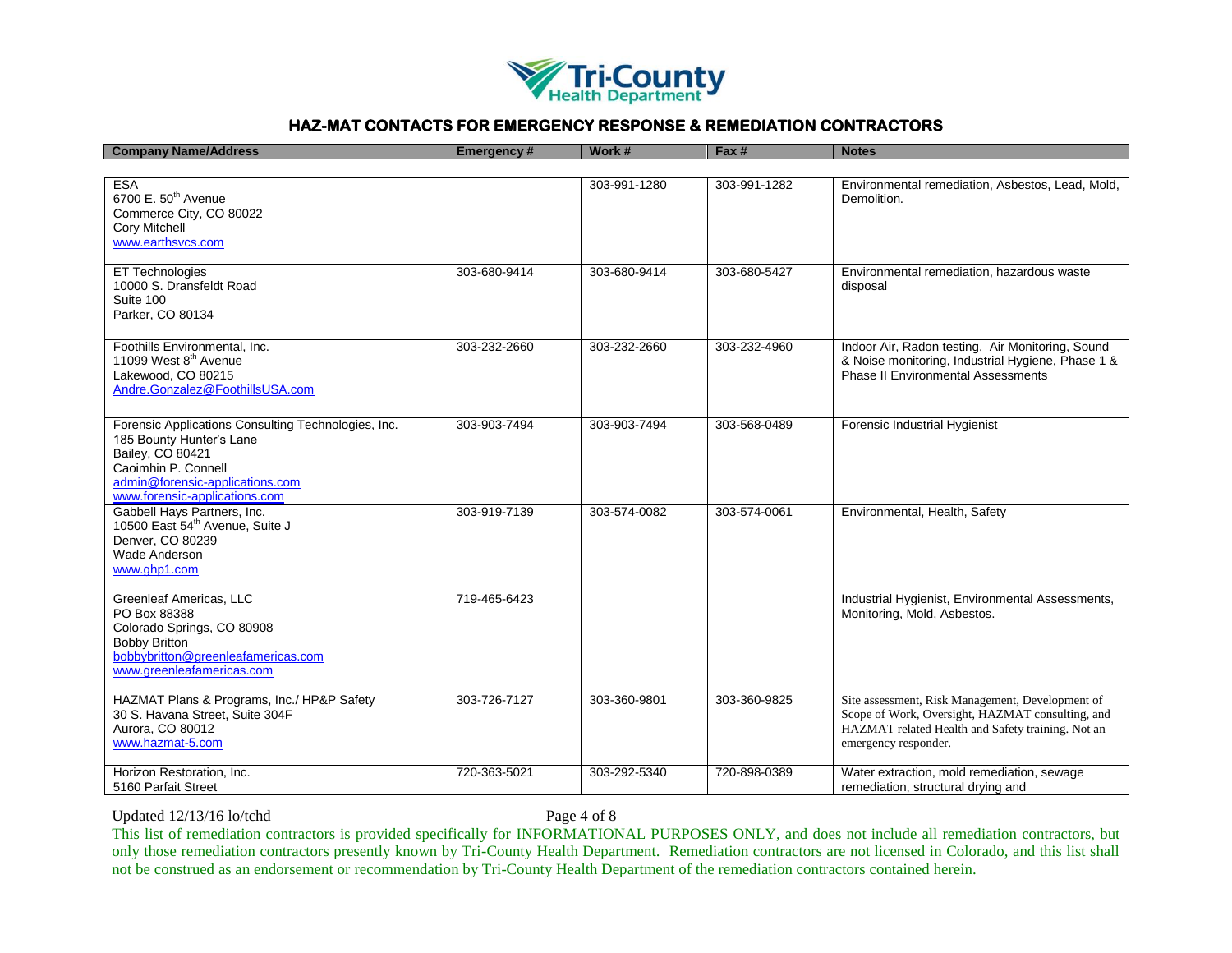

| <b>Company Name/Address</b>                                                                                                | <b>Emergency#</b> | Work #       | Fax #        | <b>Notes</b>                                                                                                                                                                                                                                                                             |
|----------------------------------------------------------------------------------------------------------------------------|-------------------|--------------|--------------|------------------------------------------------------------------------------------------------------------------------------------------------------------------------------------------------------------------------------------------------------------------------------------------|
|                                                                                                                            |                   |              |              |                                                                                                                                                                                                                                                                                          |
| Wheatridge, CO 80033<br><b>Derrick Hall</b>                                                                                |                   |              |              | dehumidification, reconstruction, emergency<br>board up, restoration consulting, & biohazard                                                                                                                                                                                             |
| Insure Fire & Water Restoration<br>4850 Jackson Street<br>Denver, CO 80216<br>www.insurefireandwater.com                   | 303-778-6000      | 303-778-6000 | 303-778-1304 | Environmental services, which include death<br>scene clean up, certified mold remediation,<br>asbestos abatement, blood-borne pathogens.                                                                                                                                                 |
| KEMWEST, Inc.<br>2186 S. Holly Street, Suite 209<br>Denver, CO 80222<br>James DeValois, CIH<br>www.kemwest.com             | 720-339-1634      | 303-757-8800 | 303-757-8805 | Indoor air quality, asbestos consulting, radon,<br>lead-based paint and industrial hygiene                                                                                                                                                                                               |
| Koch Environmental Health, Inc.<br>P.O. Box 253<br>Morrison, CO 80465<br>Thomas D. Koch, CIH, President                    | 720-934-4760      | 303-932-8484 | 303-932-8585 | Industrial Hygiene evaluations, asbestos control &<br>management, chemical exposure monitoring, lead<br>control & mgmt., air quality testing & mgmt., mold<br>evals,, radon mitigation assistance, ergonomic<br>evals, ES&H audits, hazard assessments, safety<br>services/safety evals. |
| Lewis Maintenance CO<br>2190 South Lipan Street<br>Denver, CO 80223<br><b>Gerald Mullendor</b>                             | 303-935-5550      | 303-935-5550 | 303-935-1553 | Remediation work, including chemicals, petro.<br>Related products, mercury removal/disposal, lab<br>packs, bio-hazards.                                                                                                                                                                  |
| LVI Environmental Services, Inc.<br>5150 Fox Street<br>Denver, CO 80216<br><b>Brad Baumgardener</b><br>www.lviservices.com | 303-727-9205      |              | 303-727-9210 | Services include asbestos abatement, lead paint<br>abatement, mold remediation, fire and water<br>restoration, biological-chemical decontamination                                                                                                                                       |
| <b>Mercury Instruments USA</b><br>5255 A South Rio Grande<br>Littleton, CO 80120<br>Karen Standish<br>www.test4mercurv.com | 303-972-3740      | 303-972-3740 | 303-972-1493 | Commercial and residential mercury clean up and<br>decontamination services, mercury vapor<br>screening, mercury free property certification,<br>mercury devise removal, mercury awareness<br>training, mercury education and mercury<br>evaluations.                                    |

Updated 12/13/16 lo/tchd Page 5 of 8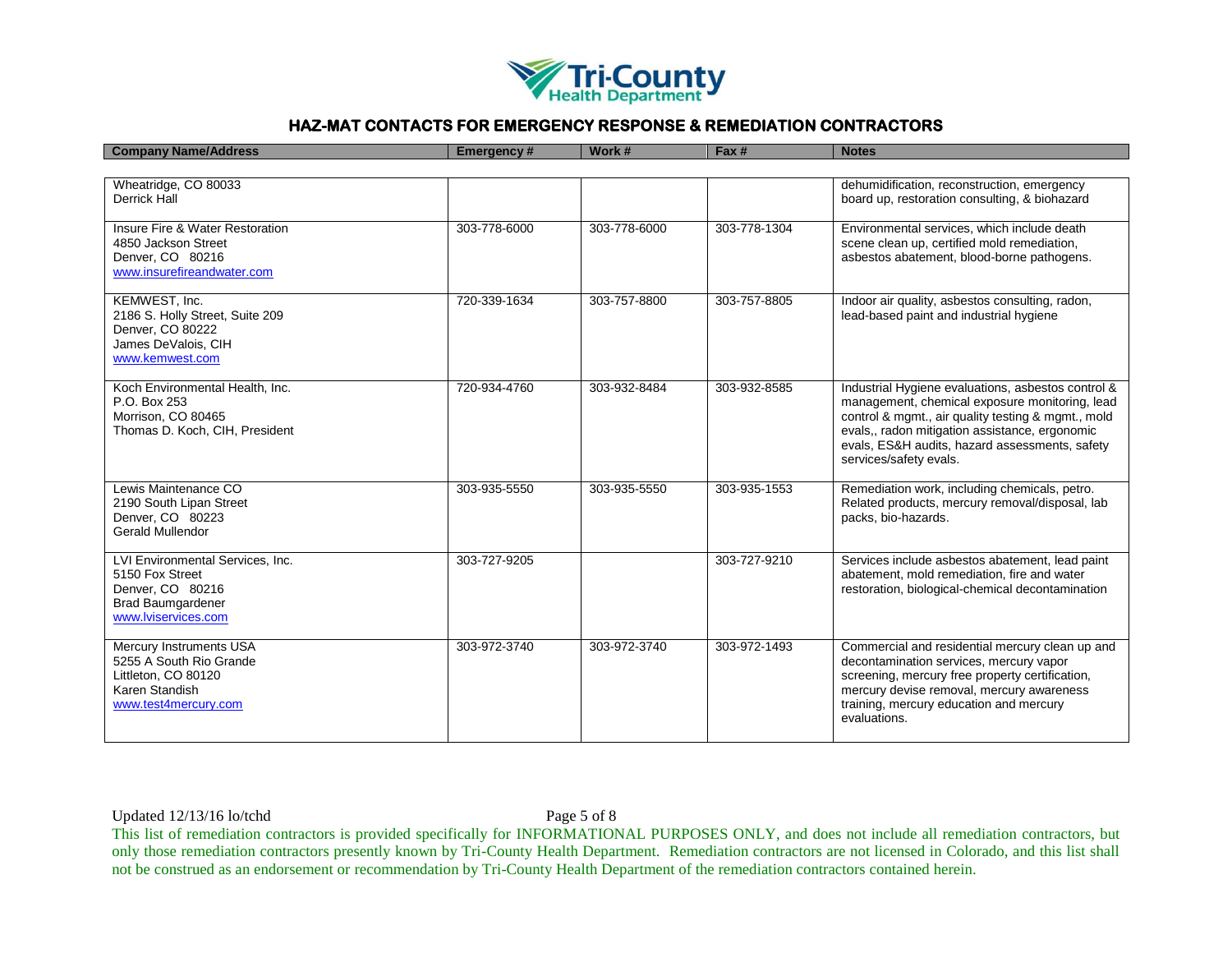

| <b>Company Name/Address</b>                                                                                                                                       | <b>Emergency#</b> | Work #       | Fax #                    | <b>Notes</b>                                                                                                                                                                                                                             |
|-------------------------------------------------------------------------------------------------------------------------------------------------------------------|-------------------|--------------|--------------------------|------------------------------------------------------------------------------------------------------------------------------------------------------------------------------------------------------------------------------------------|
|                                                                                                                                                                   |                   |              |                          |                                                                                                                                                                                                                                          |
| Meth Lab Cleanup Company<br>1535 Grant Street, Suite 140<br>Denver, CO 80203<br>Julie Mazzuca or Joe Mazzuca<br>info@methlabcleanup.com<br>www.methlabcleanup.com | 1-800-959-METH    | 303-900-1323 | e-fax:<br>1-866-648-7572 | Industrial Hygiene, biohazard, crime scene<br>cleanup                                                                                                                                                                                    |
| Munchiano Excavating<br>5040 Tabor Street<br>Wheatridge, CO 80030                                                                                                 | 303-940-6642      | 303-940-6642 | 303-420-9078             | Environmental clean up to include but not limited<br>to emergency response, haz-mat, underground<br>storage tank removal, underground utilities and<br>transportation of material inter and intra state, vac<br>tankers, excavation work |
| Paul Davis Restoration - Denver<br>4731 S. Santa Fe Circle, Unit 2<br>Englewood, CO 80110<br>www.callpauldenver.com                                               | 303-953-7099      | 303-953-7099 | 303-338-8191             | All types of remediation to include certified<br>ashestos abatement.                                                                                                                                                                     |
| <b>Property Assurance</b><br>3858 S. Kalamath St.<br>Englewood, CO 80110<br>Peter Castillo, President<br>www.propertyassuranceco.com                              | 303-888-6113      | 303-888-6113 | 303-233-0353             | Water damage mitigation (sewer), fire damage<br>restoration, mold remediation, bio-hazard cleanup,<br>reconstruction services, structural and property<br>demolition.                                                                    |
| <b>Quest Environmental</b><br>Robert A. Woellner, President<br>5211 S. Quebec Street<br>Greenwood Village, CO 80111<br>www.questmi.com                            | 303-935-1573      | 303-935-1573 | 303-935-7955             | Industrial Hygienist, works with contractors for 3 <sup>rd</sup><br>party testing and writing of work plans and reports,<br>mold, noise assessment, Phase I, II & III.                                                                   |
| <b>Restoration Logistics</b><br>4275 Forrest<br>Denver, CO 80216<br>Don Ortiz, Chris Weston, or Dan Travers<br>www.restoration-logistics.com                      | 1-800-475-FIRE    | 303-657-1400 | 303-657-9510             | Hazmat/restoration, mold remediation, petroleum<br>spill cleanup, asbestos, water & fire mitigation,<br>biohazard cleanup.                                                                                                               |
| <b>Risk Removal</b><br>Steven Morrow, General Manager<br>1925 Timberline Road<br>Office 1<br>Fort Collins, CO 80525<br>www.riskremoval.com                        |                   | 970-221-9121 | 970-493-7446             | Asbestos abatement, lead, hazardous waste.                                                                                                                                                                                               |

Updated 12/13/16 lo/tchd Page 6 of 8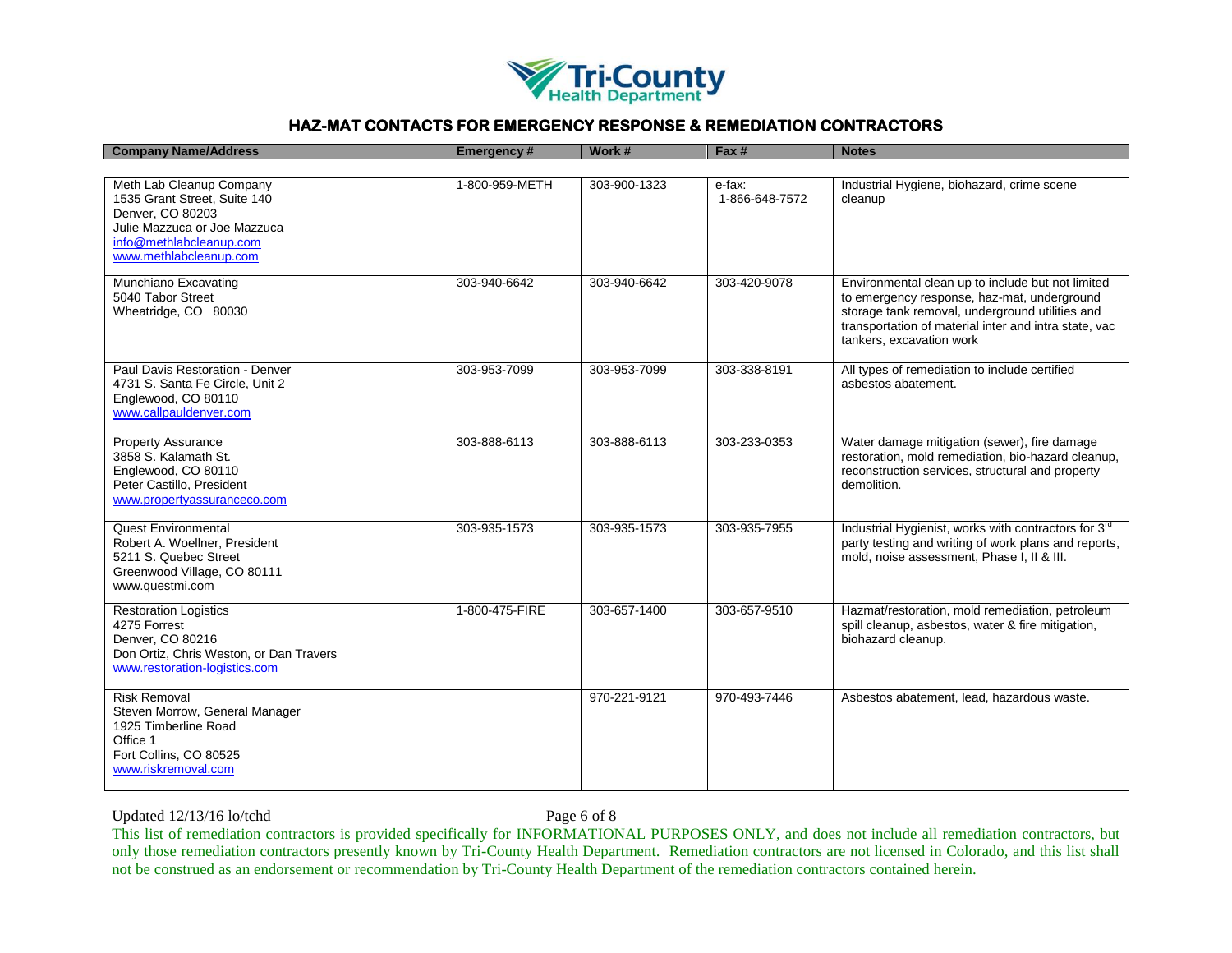

| <b>Company Name/Address</b>                                                                                                                                 | <b>Emergency#</b> | Work #            | Fax #        | <b>Notes</b>                                                                                                                                                                                                                 |
|-------------------------------------------------------------------------------------------------------------------------------------------------------------|-------------------|-------------------|--------------|------------------------------------------------------------------------------------------------------------------------------------------------------------------------------------------------------------------------------|
|                                                                                                                                                             |                   |                   |              |                                                                                                                                                                                                                              |
| Servpro of East Denver<br>5201 S. Santa Fe Drive<br>Littleton, CO 80120<br>DENVEREAST@3H2O.NET                                                              | 303-733-9076      | 303-730-9601      | 303-730-9603 | Fire, Water, and Mold Mitigation and Bio Hazard<br>Clean up                                                                                                                                                                  |
| Stewart Environmental Consultants, Inc.<br>3801 Automation Way, Suite 200<br>Fort Collins, CO 80525<br>Contact: Michael Glavanovich<br>www.stewartenv.com   | 970-226-5500      | 970-226-5500 x229 | 970-226-4946 | Mold, asbestos, lead, chemical spills, HAZMAT:<br>Assessment, sampling, development of scope of<br>work, health safety, oversight, final clearance,<br>regulatory agency reporting                                           |
| <b>Terracon Consultants</b><br>4172 Center Park Drive<br>Colorado Springs, CO 80916<br>www.terracon.com                                                     | 719-597-2116      | 719-597-2116      | 719-597-2117 | Hazardous/industrial waste and non-emergent<br>remediation                                                                                                                                                                   |
| TIS Transportation & Industrial Services, Inc.<br>3772 Puritan Way, Unit #4<br>Erie, CO 80516 (I-25 & Hwy 52)<br>Contact: Gary Johnson<br>www.tishazmat.com | 303-833-1111      | 303-833-1111      | 303-833-1119 | Provides 24-hour service in emergency response,<br>industrial services and training.                                                                                                                                         |
| Vintage Environmental, Inc.                                                                                                                                 |                   |                   |              | Asbestos abatement and demolition, mold<br>remediation, crime scene cleanup                                                                                                                                                  |
| Violia Environmental Service<br>405 W. 115 <sup>th</sup> Avenue, Unit 6<br>Northglenn, CO 80234<br>David Keyfauver<br>www.violiaes.com                      | 877-392-8624      | 303-371-7600      | 303-371-7678 | Provides 24 hour/365 days response to chemical<br>and petroleum cleanup, lab pack and disposal of<br>hazardous waste, confined space, industrial<br>services, emergency response and decon of<br>bio/chemical WMD incidents. |
| West Haz Mat Remedial Services<br>3899 Quentin Street<br>Denver, CO 80239                                                                                   | 303-373-9922      | 303-373-9922      | 303-373-5533 | Haz-mat emergency response, underground<br>storage tank removal and remediation.                                                                                                                                             |
| Western Clean Up<br>20804 Highway 34<br>Fort Morgan, CO 80701<br>www.westerncleanup.com                                                                     | 970-867-9507      | 970-867-9507      | 970-542-0765 | Environmental clean-up, heavy construction<br>equipment, underground tank removal,<br>remediation systems, oil field services                                                                                                |

Updated 12/13/16 lo/tchd Page 7 of 8